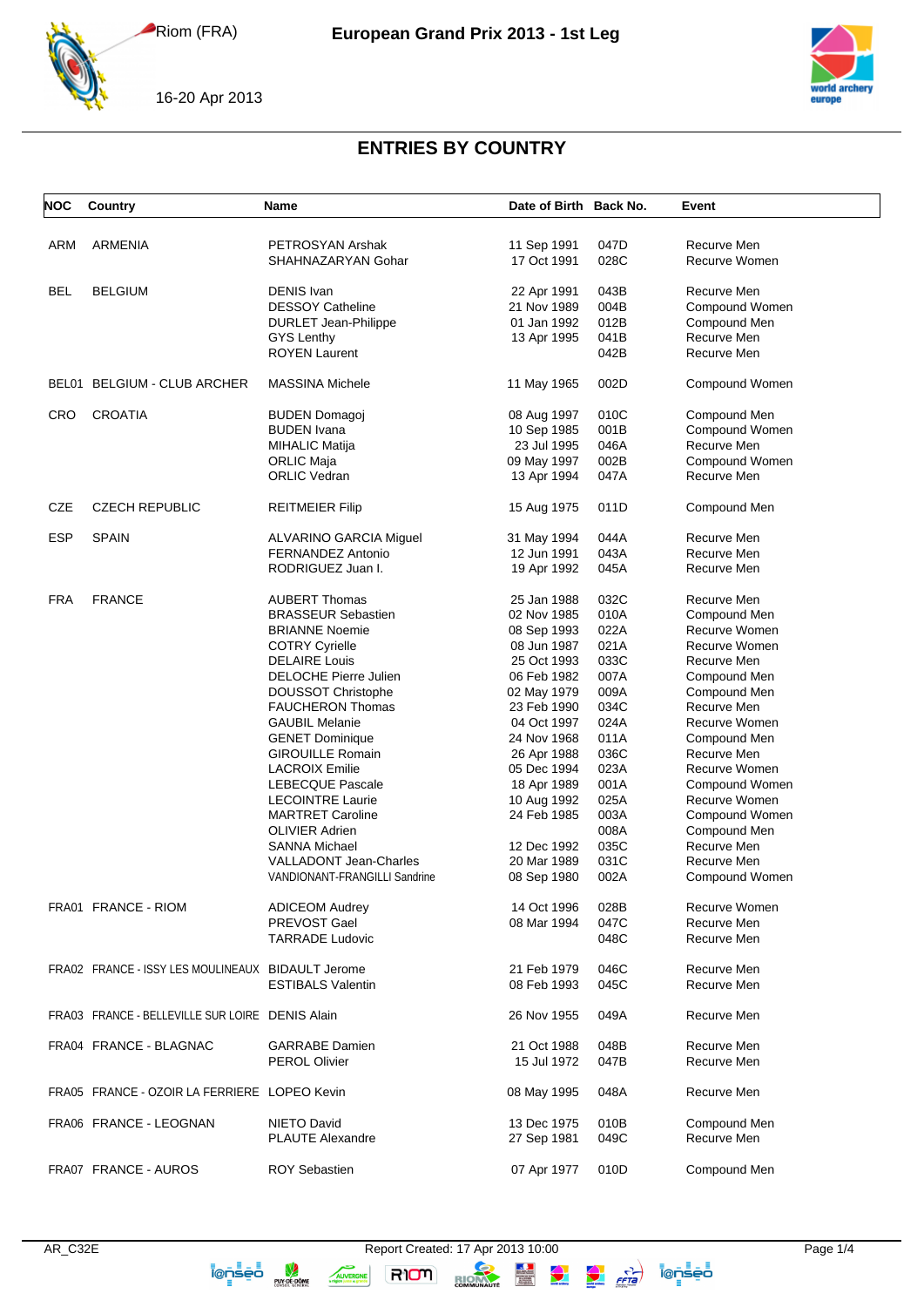



## **ENTRIES BY COUNTRY**

| <b>NOC</b> | <b>Country</b>                        | Name                            | Date of Birth Back No. |      | Event          |
|------------|---------------------------------------|---------------------------------|------------------------|------|----------------|
| <b>GBR</b> | <b>GREAT BRITAIN</b>                  | <b>CROFT Glen</b>               | 17 Jun 1990            | 035B | Recurve Men    |
|            |                                       | <b>EVANS Sean</b>               | 13 Jun 1991            | 032B | Recurve Men    |
|            |                                       | FOLKARD Naomi                   | 18 Sep 1983            | 027D | Recurve Women  |
|            |                                       | <b>GODFREY Larry</b>            | 09 Jun 1976            | 034B | Recurve Men    |
|            |                                       | <b>HUNT Nicky</b>               | 29 Jan 1985            | 028D | Recurve Women  |
|            |                                       | <b>MARTIN Rebecca</b>           | 08 Jan 1996            | 026D | Recurve Women  |
|            |                                       | <b>MORGAN Ashe</b>              | 04 Apr 1994            | 033B | Recurve Men    |
|            |                                       | <b>PITMAN Bryony</b>            | 13 Mar 1997            | 024D | Recurve Women  |
|            |                                       | <b>RANDALL Andrew</b>           | 01 Oct 1992            | 036B | Recurve Men    |
|            |                                       | <b>SLATER Kieran</b>            | 08 Feb 1994            | 031B | Recurve Men    |
| GEO        | <b>GEORGIA</b>                        | <b>ESEBUA Kristine</b>          | 19 Mar 1985            | 026A | Recurve Women  |
|            |                                       | LOBZHENIDZE Yulia               | 23 Aug 1977            | 027A | Recurve Women  |
|            |                                       | MOSESHVILI Jaba                 | 01 Jan 1994            | 046D | Recurve Men    |
|            |                                       | <b>NARIMANIDZE Khatuna</b>      | 02 Feb 1974            | 028A | Recurve Women  |
|            |                                       | PKHAKADZE Lasha                 | 24 May 1994            | 044D | Recurve Men    |
|            |                                       | SHUSHADZE Mamuka                | 18 Oct 1995            | 045D | Recurve Men    |
| GER        | <b>GERMANY</b>                        | <b>GONSER Justus</b>            | 09 Jun 1993            | 012C | Compound Men   |
|            |                                       | <b>HAIDN TSCHALOVA Veronika</b> | 05 Jun 1976            | 023C | Recurve Women  |
|            |                                       | <b>KAHLLUND Florian</b>         | 07 Jun 1993            | 033A | Recurve Men    |
|            |                                       | <b>MEISSNER Janine</b>          | 02 Feb 1997            | 004D | Compound Women |
|            |                                       | <b>NESEMANN Simon</b>           | 03 Feb 1991            | 035A | Recurve Men    |
|            |                                       | POPPENBORG Rafael               | 24 Oct 1990            | 036A | Recurve Men    |
|            |                                       | <b>RICHTER Elena</b>            | 03 Jul 1989            | 025C | Recurve Women  |
|            |                                       | <b>SKOERIES Eric</b>            | 18 May 1992            | 031A | Recurve Men    |
|            |                                       | <b>UNRUH Lisa</b>               | 12 Apr 1988            | 024C | Recurve Women  |
|            |                                       | <b>VIEHMEIER Isabel</b>         | 24 Jun 1992            | 021C | Recurve Women  |
|            |                                       | <b>WEISS Christian</b>          | 10 Feb 1988            | 032A | Recurve Men    |
|            |                                       | <b>WIESER Felix</b>             | 04 Aug 1993            | 034A | Recurve Men    |
|            |                                       | <b>WINTER Karina</b>            | 14 Jan 1986            | 022C | Recurve Women  |
|            |                                       |                                 |                        |      |                |
| ITA        | <b>ITALY</b>                          | <b>FISSORE Matteo</b>           |                        | 039D | Recurve Men    |
|            |                                       | <b>GIORI Lorenzo</b>            | 04 Feb 1991            | 037D | Recurve Men    |
|            |                                       | <b>MANDIA Claudia</b>           | 21 Oct 1992            | 023B | Recurve Women  |
|            |                                       | <b>MANDIA Massimiliano</b>      | 24 Jan 1990            | 038D | Recurve Men    |
|            |                                       | <b>SARTORI Guendalina</b>       | 08 Aug 1988            | 024B | Recurve Women  |
|            |                                       | <b>TONETTA Elena</b>            | 08 Jun 1988            | 021B | Recurve Women  |
|            |                                       | <b>VIOLI Sara</b>               | 30 Oct 1990            | 022B | Recurve Women  |
|            |                                       | ZAGAMI Alberto                  | 16 Jun 1985            | 040D | Recurve Men    |
| LAT        | LATVIA                                | OLEKSEJENKO Julia               |                        | 003D | Compound Women |
| LUX        | LUXEMBOURG                            | <b>FRANTZ Eric</b>              | 16 Mar 1966            | 009D | Compound Men   |
|            |                                       | <b>HENCKELS Jeff</b>            | 30 Aug 1984            | 042C | Recurve Men    |
|            |                                       | <b>KRAUS Stephane</b>           | 21 Oct 1980            | 044C | Recurve Men    |
|            |                                       | <b>SCHULER Luc</b>              | 28 Sep 1978            | 043C | Recurve Men    |
|            |                                       | <b>SEYWERT Gilles</b>           | 28 Jan 1984            | 007D | Compound Men   |
|            |                                       | <b>WEBER Fernand</b>            | 18 Dec 1958            | 008D | Compound Men   |
|            | LUX01 LUXEMBOURG - STRASSEN KLEIN Pit |                                 | 12 Sep 1996            | 049B | Recurve Men    |
| <b>NED</b> | NETHERLANDS                           | DE VRIES Shireen                | 11 Nov 1993            | 019D | Recurve Women  |
|            |                                       | <b>DEDEN Esther</b>             |                        | 016D | Recurve Women  |
|            |                                       | <b>DEKKER Rozemarijn</b>        | 25 Dec 1989            | 020D | Recurve Women  |
|            |                                       | <b>DER KINDEREN Annemarie</b>   | 19 May 1993            | 017D | Recurve Women  |
|            |                                       | <b>LAAN Sarina</b>              | 13 Mar 1994            | 018D | Recurve Women  |
|            |                                       | VAN DIJCK Claire                | 14 Jun 1993            | 015D | Recurve Women  |

i@nsed <sub>swatch</sub>

AUVERGNE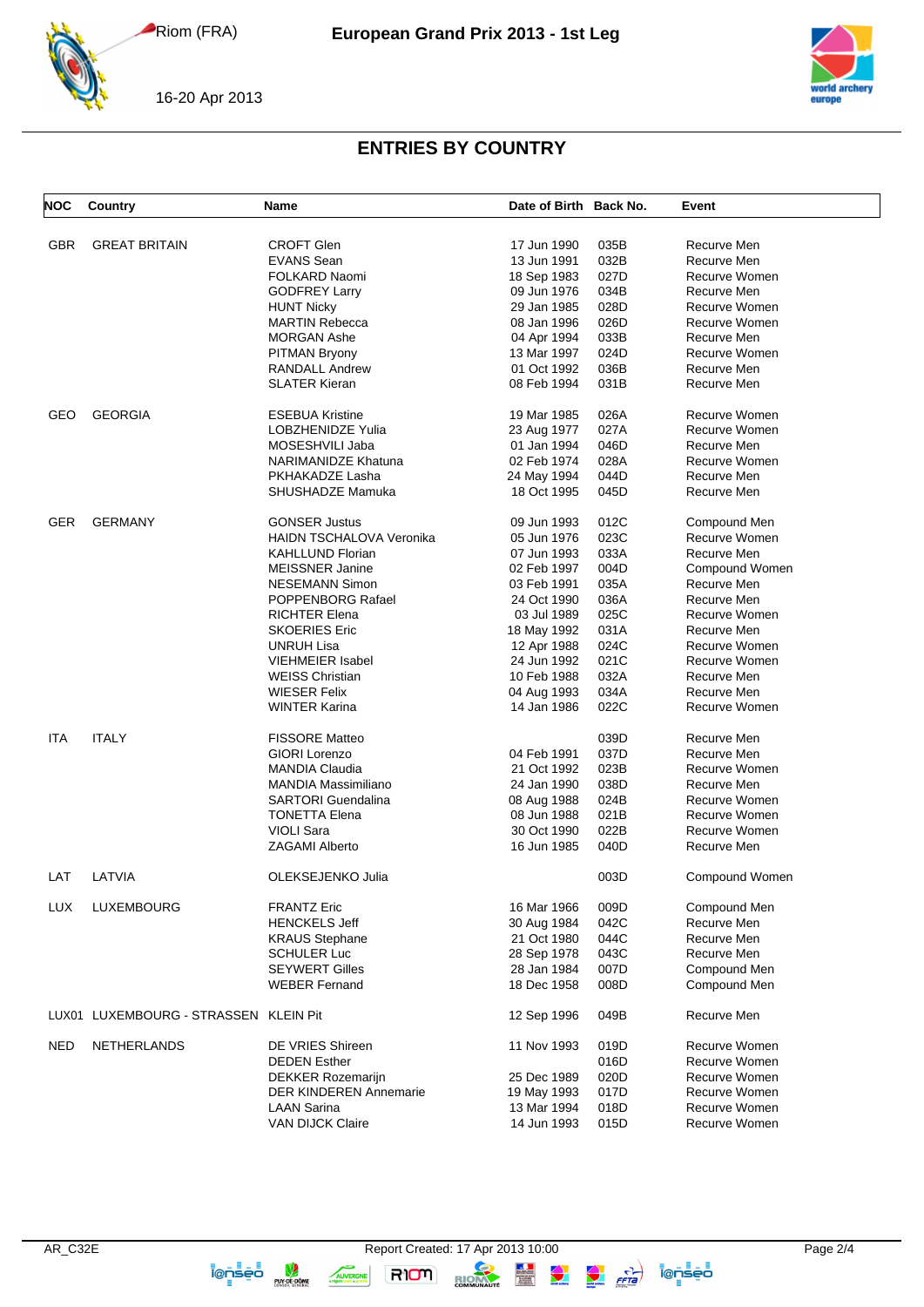



## **ENTRIES BY COUNTRY**

| <b>NOC</b> | Country         | Name                            | Date of Birth Back No. |      | Event          |
|------------|-----------------|---------------------------------|------------------------|------|----------------|
| NOR        | <b>NORWAY</b>   | AAMAAS Njaal                    | 05 Oct 1988            | 009C | Compound Men   |
|            |                 | <b>FURNES Christoffer</b>       | 14 May 1992            | 040B | Recurve Men    |
|            |                 | <b>GRYDELAND Runa</b>           | 06 May 1994            | 003B | Compound Women |
|            |                 | <b>HAGEN Paul Andre</b>         | 26 May 1992            | 038B | Recurve Men    |
|            |                 | <b>HALVORSEN Marius</b>         | 26 Dec 1992            | 039B | Recurve Men    |
|            |                 |                                 |                        |      |                |
|            |                 | <b>HAUGSETH Mads</b>            | 02 Mar 1995            | 008C | Compound Men   |
|            |                 | <b>NESTENG Baard</b>            | 14 May 1979            | 037B | Recurve Men    |
|            |                 | <b>TJENTLAND Oddmund</b>        | 11 Jan 1980            | 007C | Compound Men   |
| POL        | <b>POLAND</b>   | <b>DOBROWOLSKI Rafal</b>        | 27 Dec 1983            | 039A | Recurve Men    |
|            |                 | <b>FALDZINSKI Maciej</b>        | 22 Jul 1992            | 042A | Recurve Men    |
|            |                 | GORCZYCA Krzysztof              | 01 Jan 1967            | 012A | Compound Men   |
|            |                 | <b>LESNIAK Natalia</b>          | 10 Jul 1991            | 019B | Recurve Women  |
|            |                 | <b>LESNIAK Renata</b>           | 04 Feb 1989            | 002C | Compound Women |
|            |                 | LIPIARSKA Karina                | 16 Feb 1987            | 015B | Recurve Women  |
|            |                 | <b>MARZEC Pawel</b>             | 01 Apr 1994            | 040A | Recurve Men    |
|            |                 | MICKIEWICZ Katarzyna            | 05 Oct 1986            | 016B | Recurve Women  |
|            |                 | <b>MYSZOR Wioleta</b>           | 19 Jan 1983            | 017B | Recurve Women  |
|            |                 | NAPLOSZEK Slawomir              |                        | 037A | Recurve Men    |
|            |                 | <b>NOWAK Piotr</b>              | 20 Mar 1991            | 038A | Recurve Men    |
|            |                 | SIERAKOWSKI Kacper              | 02 Dec 1993            | 041A | Recurve Men    |
|            |                 | SOBIERAJ Malgorzata             | 16 Oct 1982            | 020B | Recurve Women  |
|            |                 | <b>STANIECZEK Anna</b>          | 24 Jan 1955            | 003C | Compound Women |
|            |                 | SZALANSKA Katarzyna             | 05 Dec 1992            | 001C | Compound Women |
|            |                 | SZUKALSKA Anna                  | 12 Mar 1984            | 018B | Recurve Women  |
| <b>RUS</b> | <b>RUSSIA</b>   | <b>AVDEEVA Natalia</b>          | 06 Sep 1988            | 004A | Compound Women |
|            |                 | <b>BADENOV Bair</b>             | 28 Jun 1976            | 039C | Recurve Men    |
|            |                 | <b>BORODIN Alexey</b>           | 30 Apr 1987            | 041C | Recurve Men    |
|            |                 |                                 |                        |      |                |
|            |                 | <b>CHUGUNOV Anton</b>           | 28 May 1979            | 011B | Compound Men   |
|            |                 | <b>ERDYNIEVA Natalia</b>        | 06 Aug 1988            | 017A | Recurve Women  |
|            |                 | PEROVA Ksenia                   | 08 Feb 1989            | 015A | Recurve Women  |
|            |                 | <b>SEGINA Tatiana</b>           | 20 Jan 1992            | 019A | Recurve Women  |
|            |                 | <b>SHAYNUROV Radmir</b>         | 21 Jul 1993            | 037C | Recurve Men    |
|            |                 | STEPANOVA Inna                  | 17 Apr 1990            | 016A | Recurve Women  |
|            |                 | TIMOFEEVA Kristina              | 28 Aug 1993            | 020A | Recurve Women  |
|            |                 | TSYBEKDORZHIEV Bair             | 06 Oct 1992            | 038C | Recurve Men    |
|            |                 | <b>TSYBZHITOV Bolot</b>         | 23 Nov 1993            | 040C | Recurve Men    |
|            |                 | YANBARISOVA Dinara              | 06 Jul 1994            | 018A | Recurve Women  |
| <b>SLO</b> | <b>SLOVENIA</b> | <b>BOZIC Brina</b>              | 22 May 1992            | 026C | Recurve Women  |
|            |                 | <b>CERNE Arne</b>               | 26 Mar 1996            | 009B | Compound Men   |
|            |                 | <b>CERNE Toja</b>               | 04 Jul 1993            | 004C | Compound Women |
|            |                 | <b>HABJAN MALAVASIC Den</b>     | 30 Nov 1999            | 044B | Recurve Men    |
|            |                 | <b>KOMOCAR Jaka</b>             | 26 Mar 1992            | 045B | Recurve Men    |
|            |                 | <b>KOROSEC Vili</b>             | 07 Mar 1997            | 007B | Compound Men   |
|            |                 | RIJAVEC Jan                     | 13 Jul 1994            | 046B | Recurve Men    |
|            |                 | STOSEVSKI Luka                  | 20 Nov 1995            | 008B | Compound Men   |
|            |                 | <b>UMER Ana</b>                 | 11 Dec 1990            | 027C | Recurve Women  |
| SUI        | SWITZERLAND     | <b>COMTE Magali</b>             | 23 Sep 1967            | 025B | Recurve Women  |
|            |                 | <b>DIELEN Nathalie</b>          | 18 Mar 1966            | 021D | Recurve Women  |
|            |                 | <b>FREIRE DOS SANTOS Rafael</b> |                        |      | Recurve Men    |
|            |                 |                                 | 03 Aug 1995            | 042D |                |
|            |                 | <b>MINGARD Emilien</b>          | 22 Oct 1995            | 041D | Recurve Men    |
|            |                 | <b>RUFER Thomas</b>             | 01 Aug 1980            | 043D | Recurve Men    |
|            |                 | <b>SCHOBINGER Celine</b>        | 18 Sep 1989            | 022D | Recurve Women  |
| SWE        | SWEDEN          | <b>BJERENDAL Christine</b>      | 03 Feb 1987            | 023D | Recurve Women  |
| <b>TUR</b> | <b>TURKEY</b>   | <b>AKTUNA Aybuke</b>            | 18 Mar 1994            | 026B | Recurve Women  |
|            |                 | LOKLUOGLU Begul                 | 28 Aug 1988            | 027B | Recurve Women  |

**ionsed**